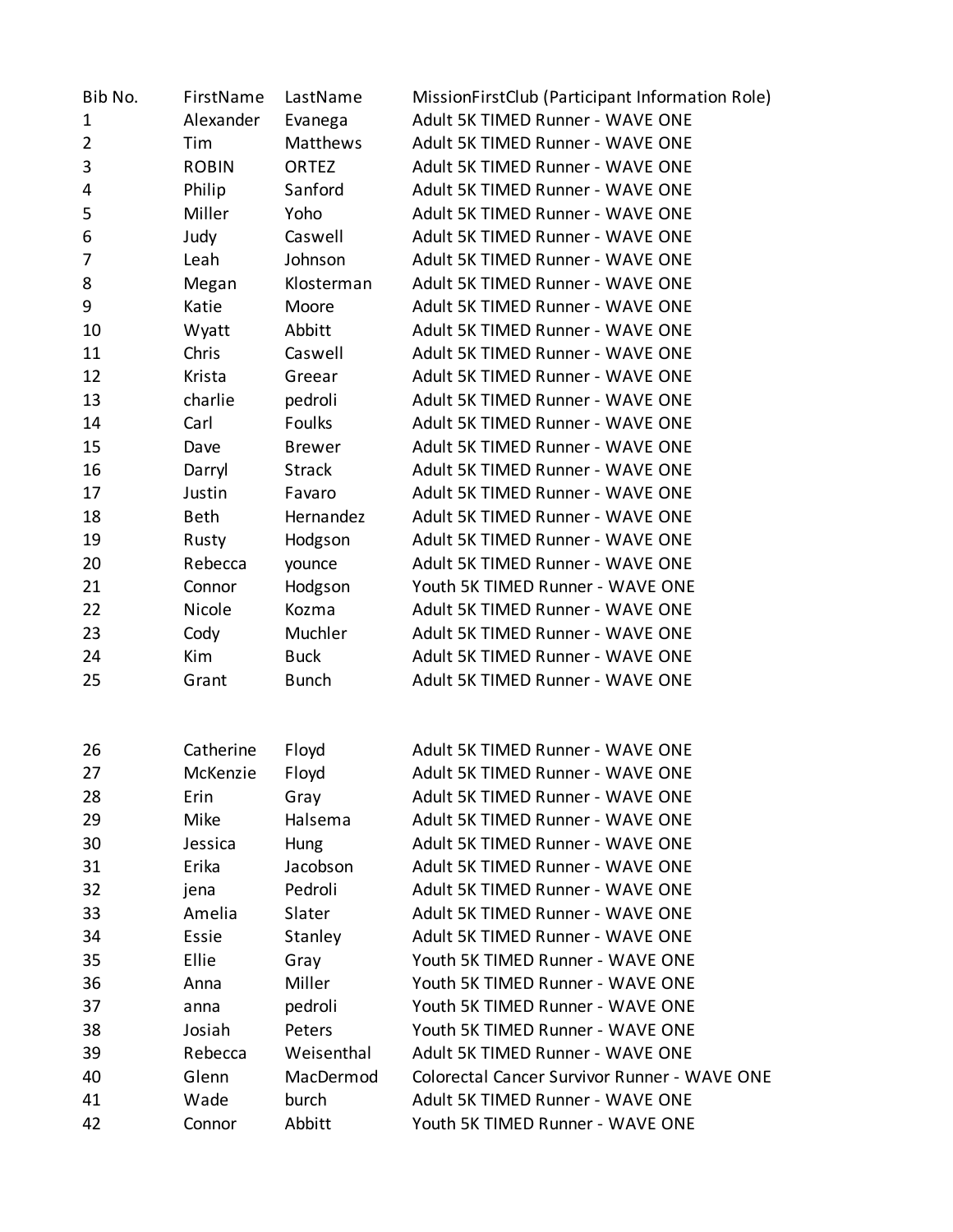| 43 | Frank           | <b>Bradshaw</b> | Adult 5K TIMED Runner - WAVE ONE             |
|----|-----------------|-----------------|----------------------------------------------|
| 44 | Sheri           | Flower          | Adult 5K TIMED Runner - WAVE ONE             |
| 45 | <b>ROBERT V</b> | <b>HAYLER</b>   | Adult 5K TIMED Runner - WAVE ONE             |
| 46 | josh            | macdermod       | Adult 5K TIMED Runner - WAVE ONE             |
| 47 | Sherrie         | MacDermod       | Adult 5K TIMED Runner - WAVE ONE             |
| 48 | Ethan           | MacDermod       | Youth 5K TIMED Runner - WAVE ONE             |
| 49 | Jacob           | MacDermod       | Youth 5K TIMED Runner - WAVE ONE             |
| 50 | Luke            | MacDermod       | Youth 5K TIMED Runner - WAVE ONE             |
| 51 | Matthew         | MacDermod       | Youth 5K TIMED Runner - WAVE ONE             |
|    |                 |                 |                                              |
|    |                 |                 |                                              |
| 52 | Stephanie       | <b>Bullock</b>  | Adult 5K TIMED Runner - WAVE ONE             |
| 53 | <b>Blake</b>    | Leggett         | Adult 5K TIMED Runner - WAVE ONE             |
| 54 | Cynthia         | O'Neill         | Adult 5K TIMED Runner - WAVE ONE             |
| 55 | Laura           | Slater          | Adult 5K TIMED Runner - WAVE ONE             |
| 56 | Charlie         | <b>Buck</b>     | Youth 5K TIMED Runner - WAVE ONE             |
| 57 | <b>Brian</b>    | <b>Biehl</b>    | Adult 5K TIMED Runner - WAVE ONE             |
| 58 | Kim             | <b>Biehl</b>    | Adult 5K TIMED Runner - WAVE ONE             |
| 59 | Linda           | Pagano          | Adult 5K TIMED Runner - WAVE ONE             |
| 60 | Lesley          | Edwards         | Adult 5K TIMED Runner - WAVE ONE             |
| 61 | Erin            | Abbitt          | Adult 5K TIMED Runner - WAVE ONE             |
| 62 | Taylor          | Abbitt          | Adult 5K TIMED Runner - WAVE ONE             |
| 63 | Renee           | <b>Branem</b>   | Colorectal Cancer Survivor Runner - WAVE ONE |
| 64 | John            | Costello        | Adult 5K TIMED Runner - WAVE ONE             |
| 65 | Alexandra       | Hardy           | Adult 5K TIMED Runner - WAVE ONE             |
| 66 | Shavon          | Sherod-Harris   | Adult 5K TIMED Runner - WAVE ONE             |
| 67 | Adam            | Suprock         | Adult 5K TIMED Runner - WAVE ONE             |
| 68 | Sydney          | Abbitt          | Youth 5K TIMED Runner - WAVE ONE             |
| 69 | Judy            | Ciprich         | Adult 5K TIMED Runner - WAVE ONE             |
| 70 | <b>Barbara</b>  | Zobel           | Adult 5K TIMED Runner - WAVE ONE             |
| 71 | Charity         | Downing         | Adult 5K TIMED Runner - WAVE ONE             |
| 72 | Sherie          | <b>Bradshaw</b> | Adult 5K TIMED Runner - WAVE ONE             |
| 73 | Crystal         | <b>Branem</b>   | Adult 5K TIMED Runner - WAVE ONE             |
| 74 | Avin            | Dwivedy         | Adult 5K TIMED Runner - WAVE ONE             |
| 75 | Dev             | Dwivedy         | Adult 5K TIMED Runner - WAVE ONE             |
|    |                 |                 |                                              |
| 76 | Norah           | Goldbecker      | Adult 5K TIMED Runner - WAVE ONE             |
| 77 | Kate            | Haynie          | Adult 5K TIMED Runner - WAVE ONE             |
| 78 | meredith        | marilla         | Adult 5K TIMED Runner - WAVE ONE             |
| 79 | Debi            | Mckinney        | Adult 5K TIMED Runner - WAVE ONE             |
|    | Nanette         | Nelmes          | Adult 5K TIMED Runner - WAVE ONE             |
| 80 | Jennifer        |                 | Colorectal Cancer Survivor Runner - WAVE ONE |
| 81 |                 | Payne           |                                              |
| 82 | David           | Pschirer        | Adult 5K TIMED Runner - WAVE ONE             |
| 83 | Katie           | Ramstack        | Adult 5K TIMED Runner - WAVE ONE             |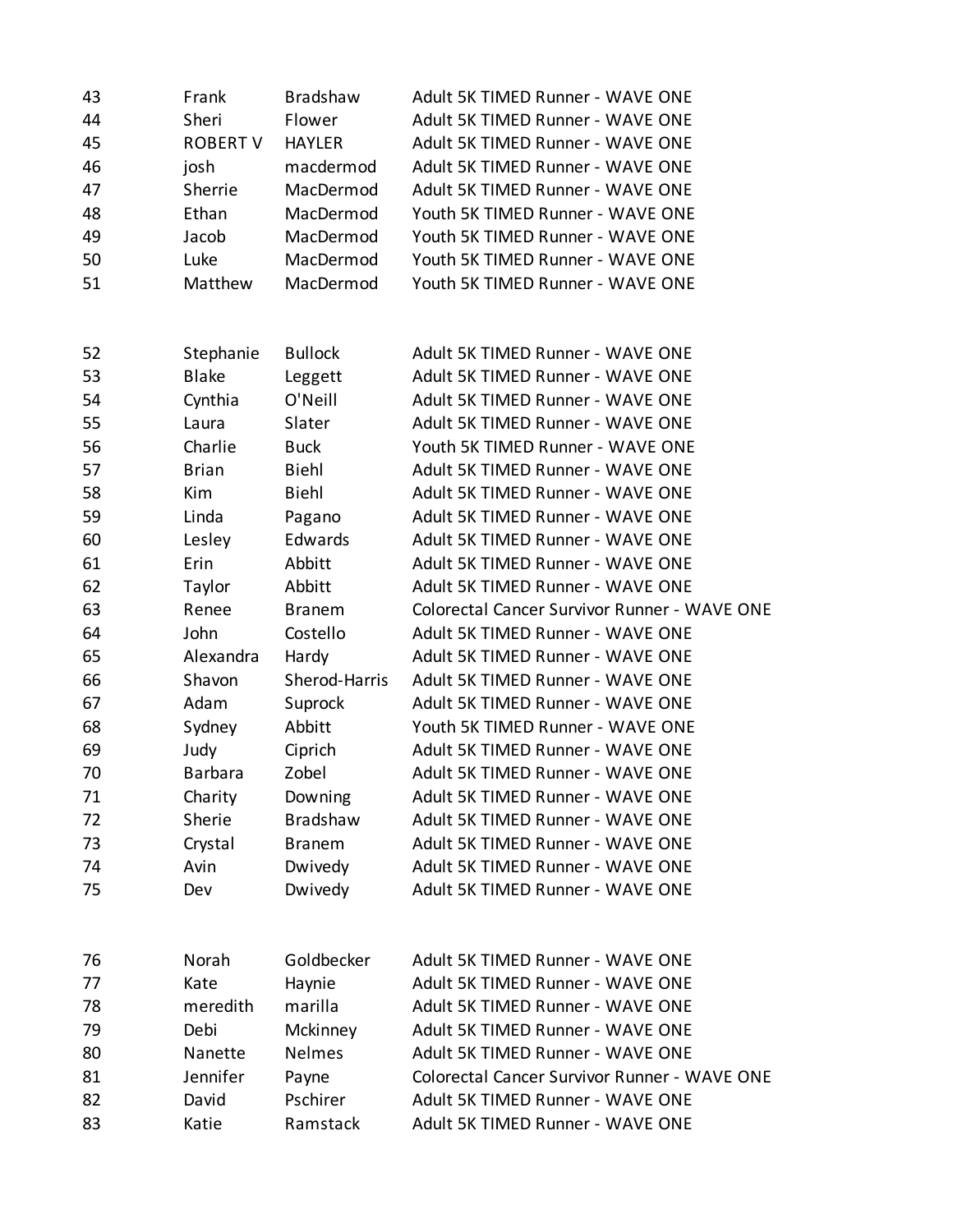| 84 | Matt     | Ryan         | Colorectal Cancer Survivor Runner - WAVE ONE |
|----|----------|--------------|----------------------------------------------|
| 85 | Kim      | <b>Stack</b> | Adult 5K TIMED Runner - WAVE ONE             |
| 86 | Jacob    | Thomas       | Adult 5K TIMED Runner - WAVE ONE             |
| 87 | Jessica  | West         | Adult 5K TIMED Runner - WAVE ONE             |
| 88 | Alex     | Whitehead    | Adult 5K TIMED Runner - WAVE ONE             |
| 89 | Whitney  | Williams     | Adult 5K TIMED Runner - WAVE ONE             |
| 90 | Noah     | Downey       | Youth 5K TIMED Runner - WAVE ONE             |
| 91 | Margaret | Kruger       | Youth 5K TIMED Runner - WAVE ONE             |
| 92 | Reagan   | West         | Youth 5K TIMED Runner - WAVE ONE             |
|    |          |              |                                              |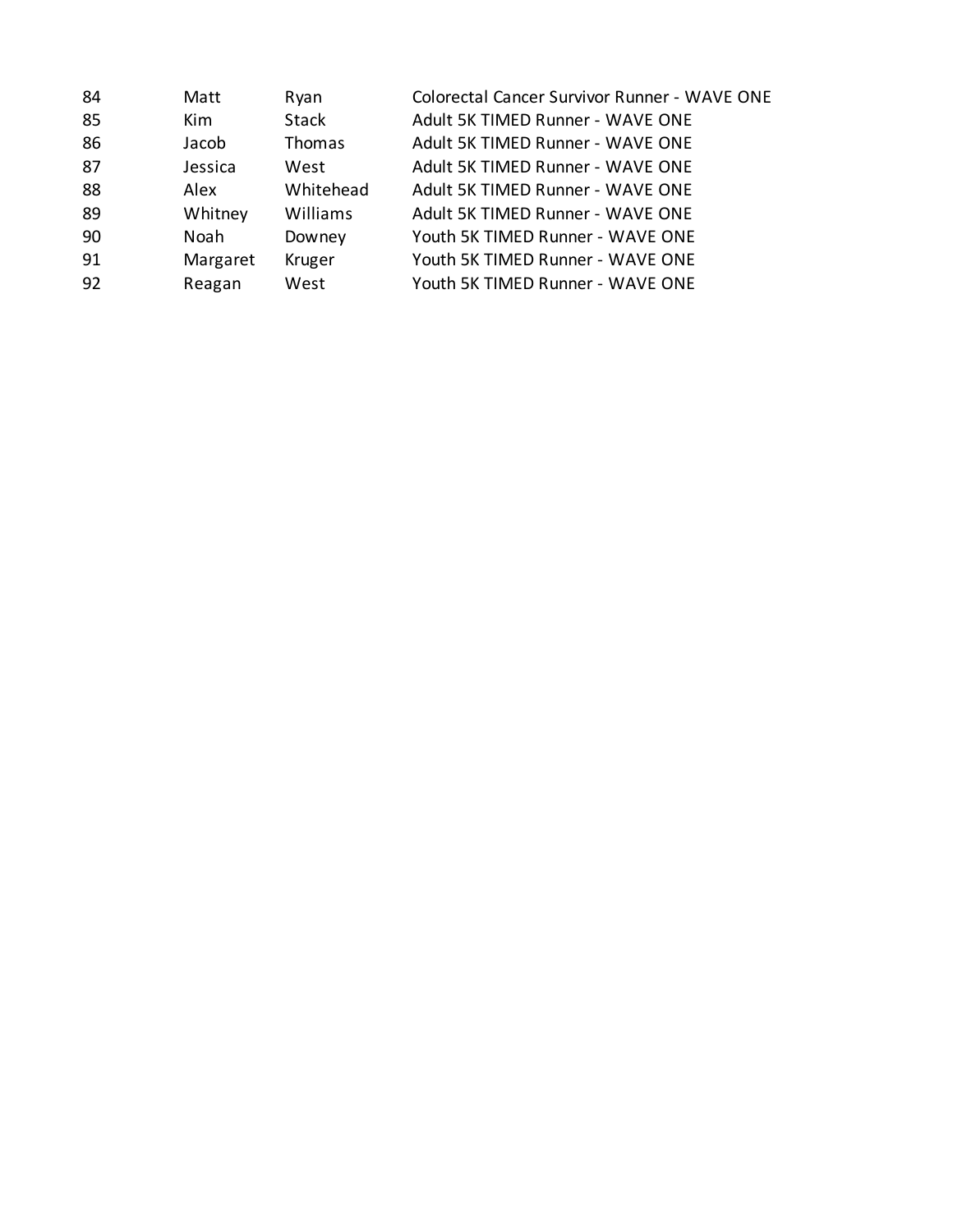| <b>Start Tiome</b> |
|--------------------|
| 9:00 AM            |
| 9:00 AM            |
| $9:00$ AM          |
| 9:00 AM            |
| 9:00 AM            |
| 9:00 AM            |
| 9:00 AM            |
| 9:00 AM            |
| 9:00 AM            |
| 9:00 AM            |
| 9:00 AM            |
| 9:00 AM            |
| 9:00 AM            |
| 9:00 AM            |
| 9:00 AM            |
| 9:00 AM            |
| 9:00 AM<br>9:00 AM |
| 9:00 AM            |
| 9:00 AM            |
| 9:00 AM            |
| 9:00 AM            |
| 9:00 AM            |
| 9:00 AM            |
| 9:00 AM            |
|                    |
|                    |
| 9:05 AM            |
| 9:05 AM            |
| 9:05 AM            |
| 9:05 AM            |
| 9:05 AM            |
| 9:05 AM            |
| 9:05 AM            |
| 9:05 AM            |
| 9:05 AM            |
| 9:05 AM            |
| 9:05 AM            |
| 9:05 AM            |
| 9:05 AM            |
| 9:05 AM            |
| 9:05 AM            |
| 9:05 AM            |
| 9:05 AM            |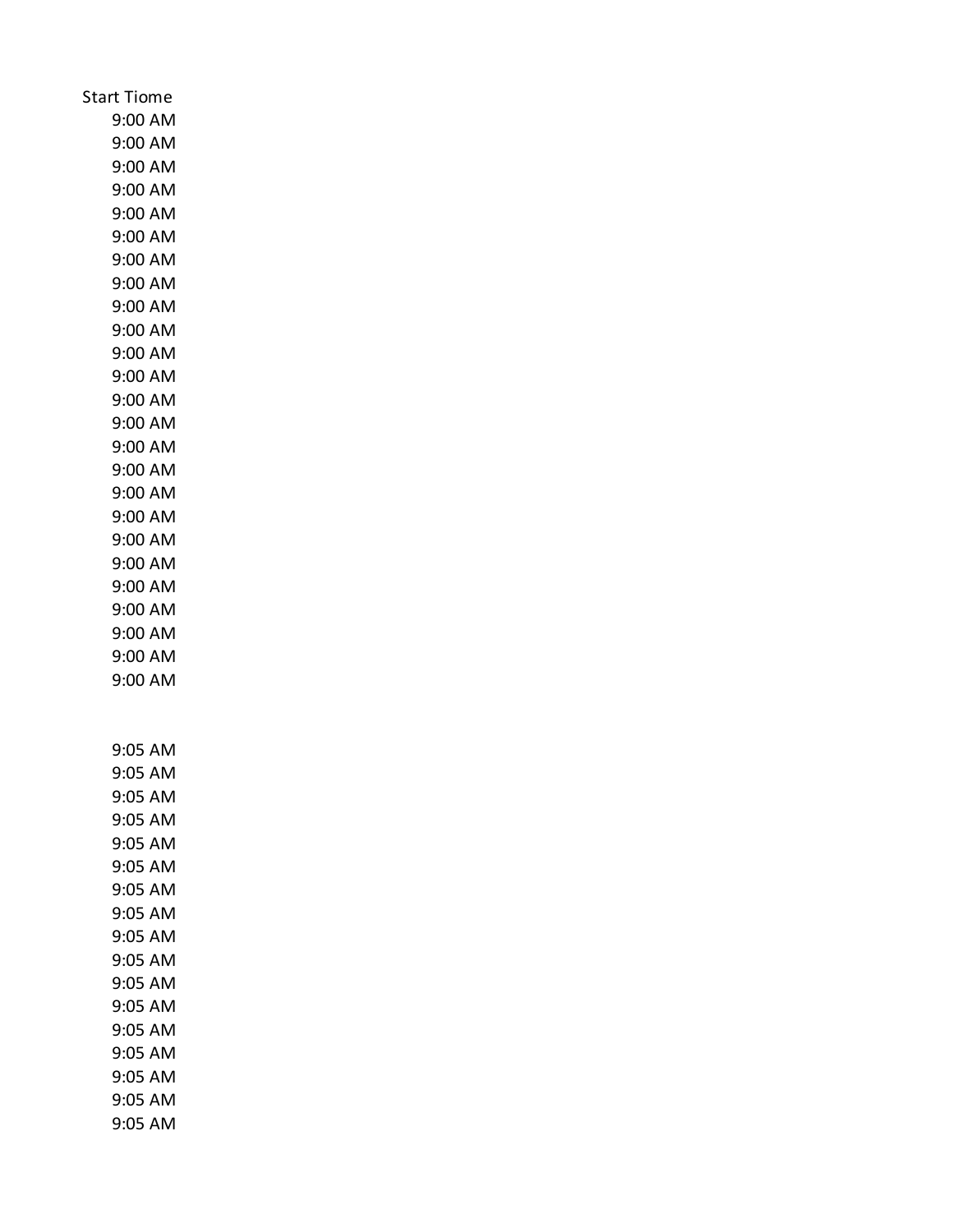|  | 9:05 AM<br>9:05 AM<br>9:05 AM<br>9:05 AM<br>9:05 AM<br>9:05 AM<br>9:05 AM<br>9:05 AM<br>9:05 AM                                                                                                                                                                      |  |
|--|----------------------------------------------------------------------------------------------------------------------------------------------------------------------------------------------------------------------------------------------------------------------|--|
|  | 9:10 AM<br>9:10 AM<br>9:10 AM<br>9:10 AM<br>9:10 AM<br>9:10 AM<br>9:10 AM<br>9:10 AM<br>9:10 AM<br>9:10 AM<br>9:10 AM<br>9:10 AM<br>9:10 AM<br>9:10 AM<br>9:10 AM<br>9:10 AM<br>9:10 AM<br>9:10 AM<br>9:10 AM<br>9:10 AM<br>9:10 AM<br>9:10 AM<br>9:10 AM<br>9:10 AM |  |
|  | 9:15 AM<br>9:15 AM<br>9:15 AM<br>9:15 AM<br>9:15 AM<br>9:15 AM<br>9:15 AM<br>9:15 AM                                                                                                                                                                                 |  |